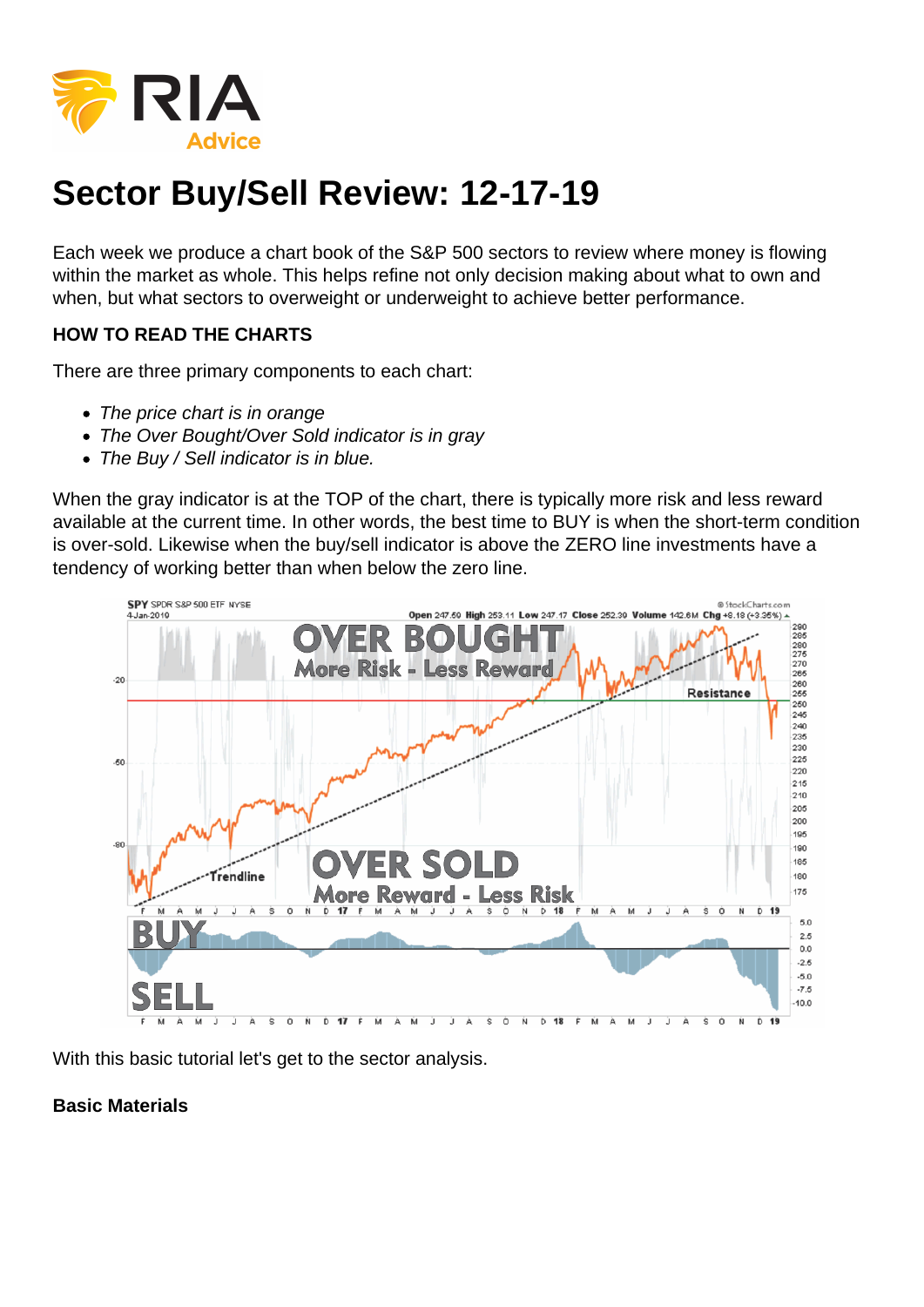- As noted previously, XLB was trying to reverse the overbought condition, and has successfully tested support twice.
- While XLB remains overbought short-term, XLB can be added for a trading position currently with a stop-loss at recent support levels.
- We currently hold 1/2 position and are looking to add the second 1/2. However, with the market very extended we are holding back waiting for a better entry point.
- Short-Term Positioning: Neutral
	- Last Week: Hold current positions with a tighter stop-loss.
	- This Week: Hold current positions with a tighter stop-loss.
	- $\circ$  Stop-loss adjusted to \$59
- Long-Term Positioning: Neutral

**Communications**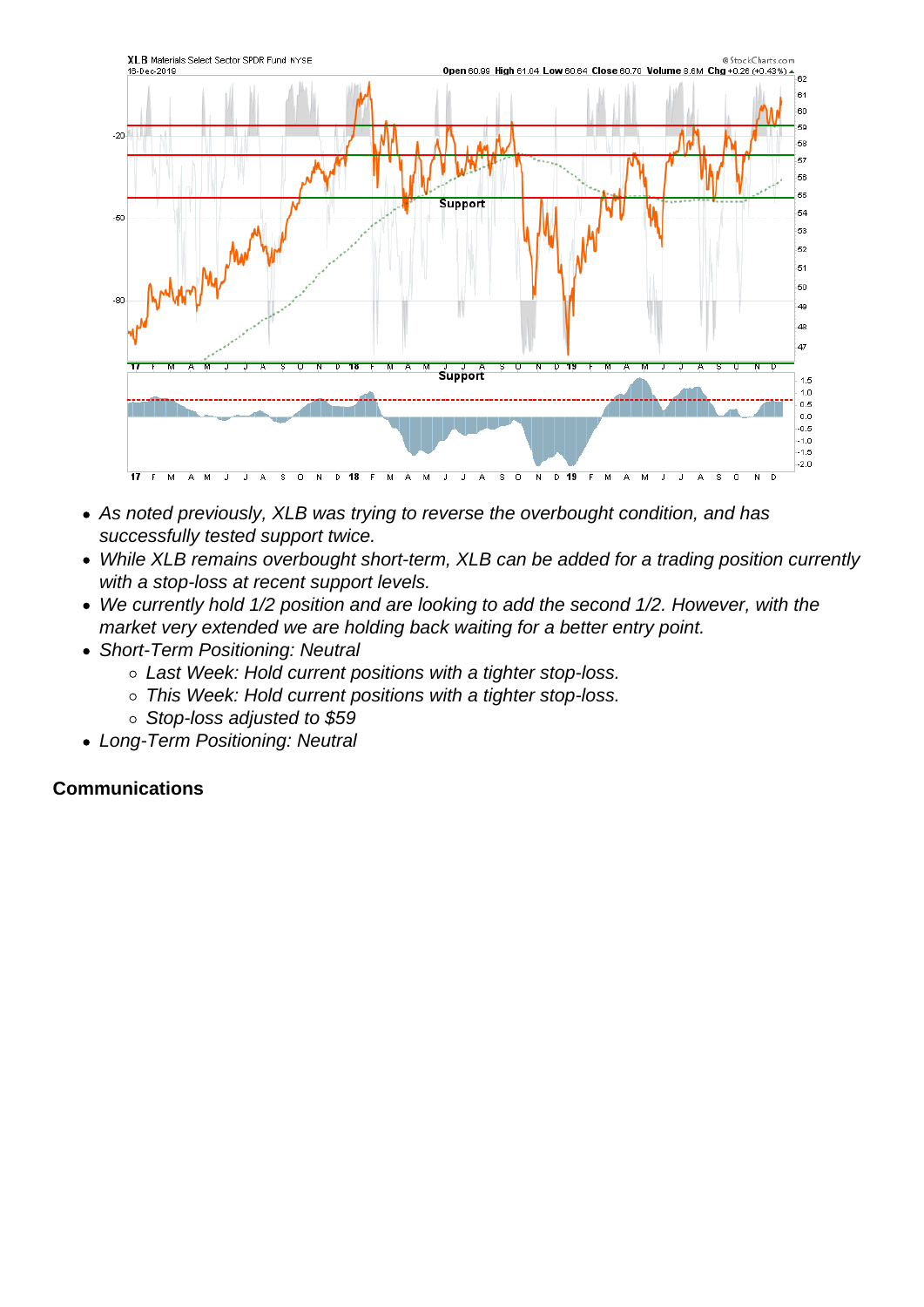- XLC finally broke out to new highs and joined its brethren technology sector.
- With a "buy signal" in place, there is little for us to do currently but wait.
- If you need to add a position, wait for a pull back to test the recent breakout support level and add there.
- XLC is currently a full-weight in portfolios but should perform better if a year-end advance ensues.
- Short-Term Positioning: Bullish
	- Last Week: Hold trading positions
	- o This Week: Hold trading positions.
	- $\circ$  Stop adjusted to \$48.50
- Long-Term Positioning: Neutral

Energy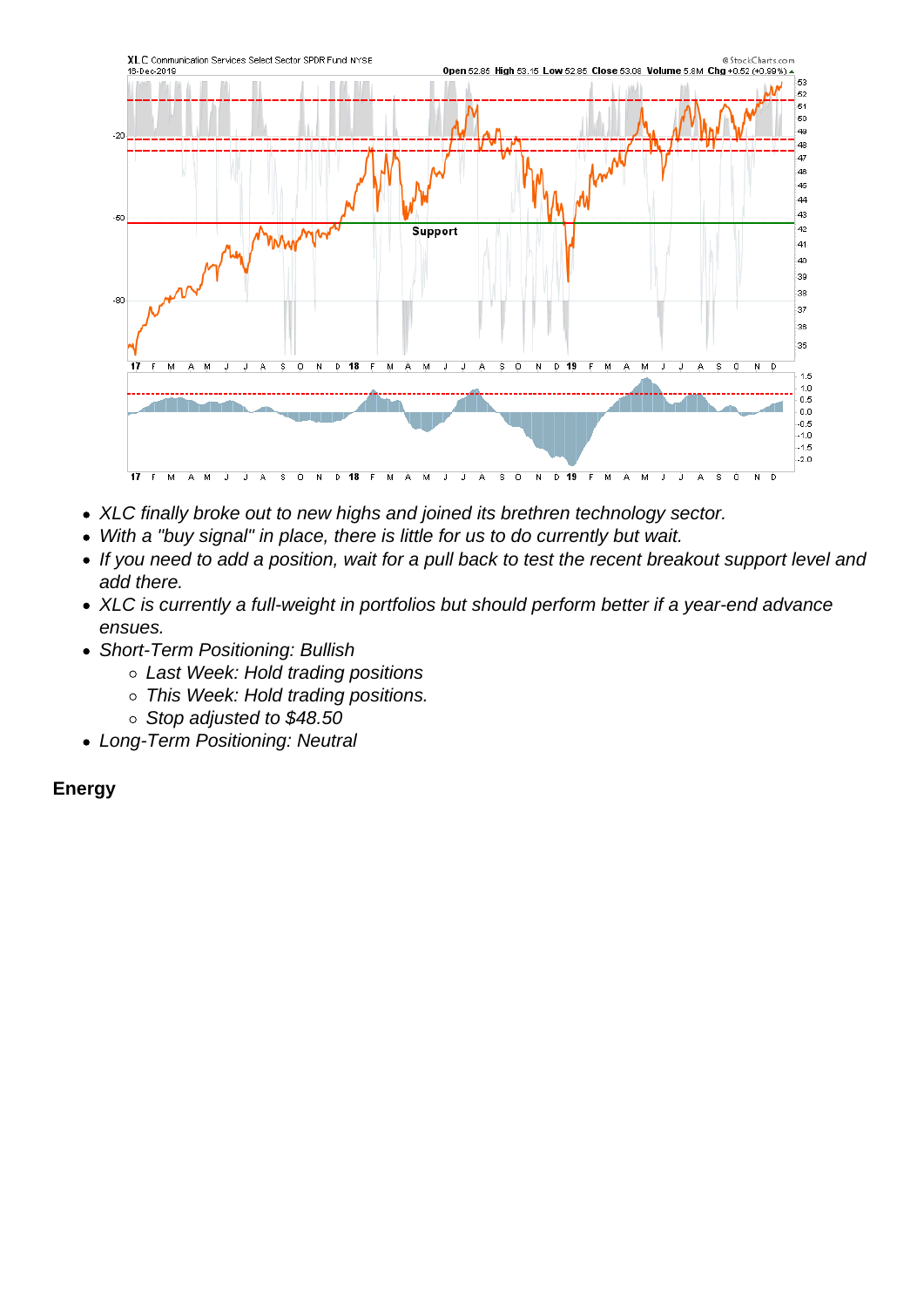- XLE has been stuck in a downtrend since the end of 2018. However, this week, XLE finally broke above its downtrend.
- With relative performance improving, we have added 1/2 position of AMLP to our portfolios. We will now look to add 1/2 position of XLE to the portfolio if it can hold this breakout. We aren't in a rush to add, as we have been repeatedly disappointed in recent past.
- Short-Term Positioning: Bearish
	- Last week: Added 1/2 AMLP to Portfolios
	- o This week: Looking to add 1/2 XLE patience.
	- No position currently
- Long-Term Positioning: Bearish

Financials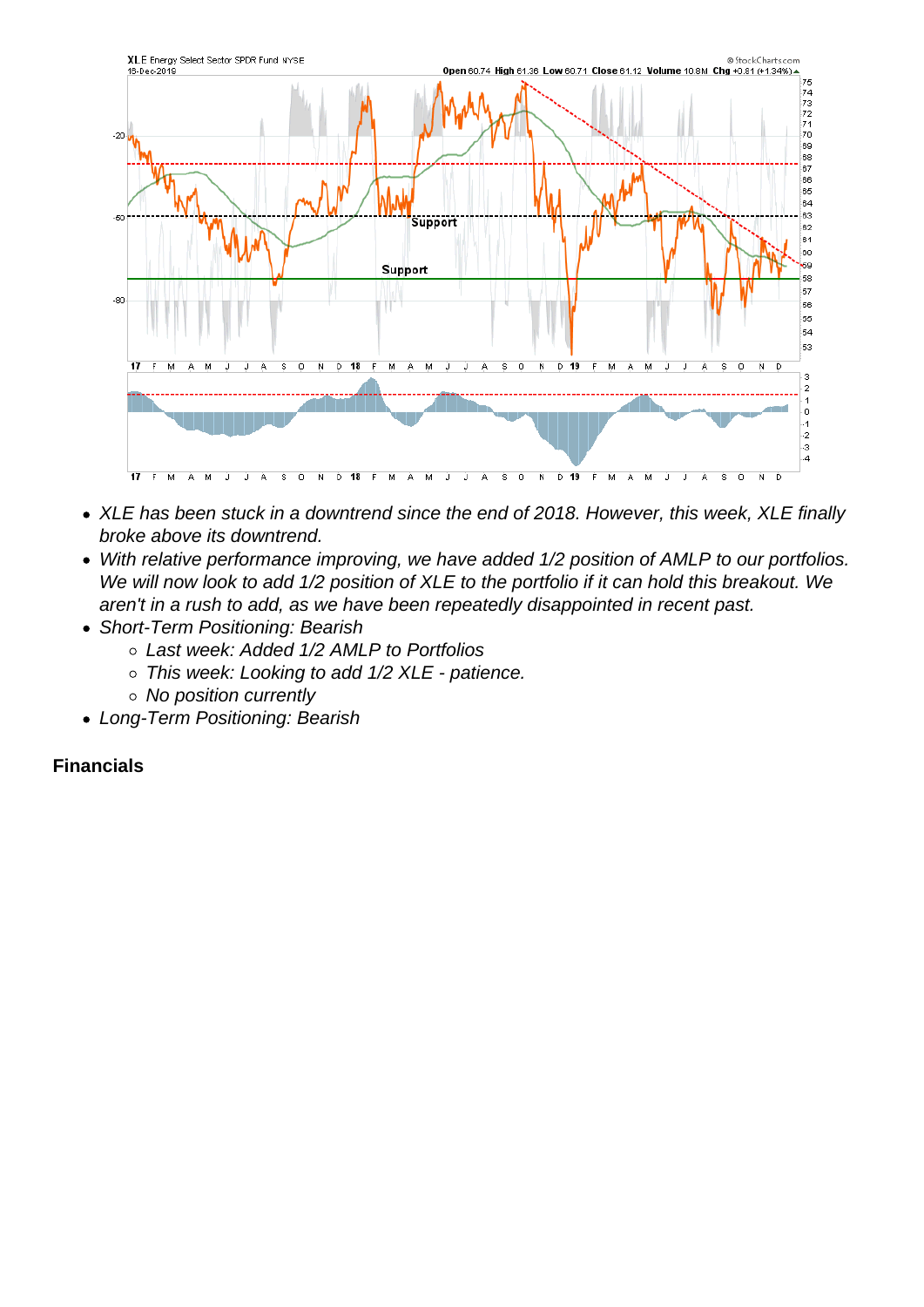- XLF finally broke out to new highs and has not provided a decent entry point.
- The sector remains extremely overbought, and the buy signal is extremely extended as well. A pull back or consolidation is required to add holdings into the portfolio.
- If you are long positions currently, take profits and rebalance. Move stops up accordingly.
- Short-Term Positioning: Bullish
	- Last week: Hold Positions
	- This week: Hold Positions
	- Stop-loss adjusted to \$29
- Long-Term Positioning: Neutral

Industrials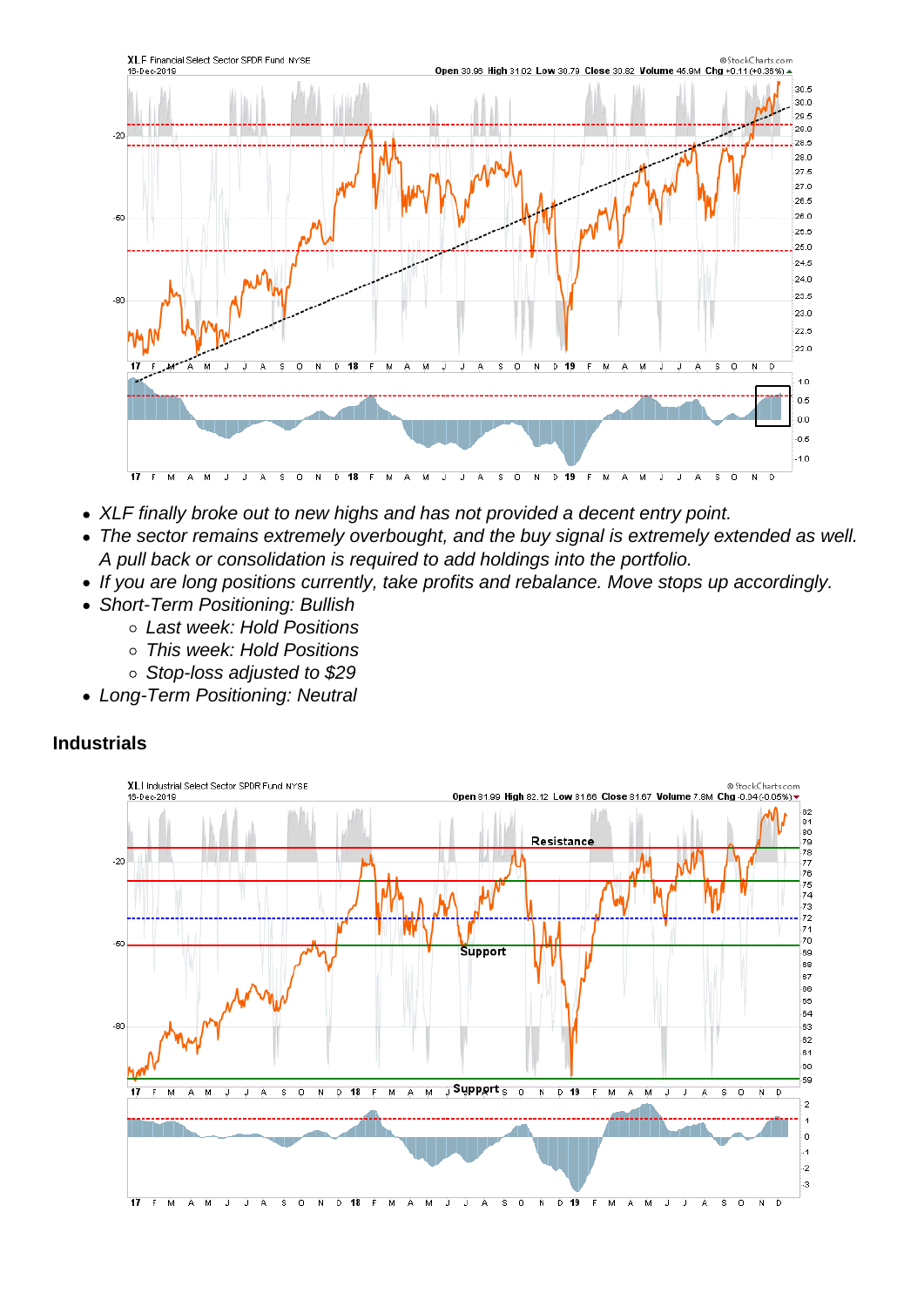- Like XLB, XLI broke out to new highs, but the trade war now threatens the sector.
- The current correction is working off the extreme overbought condition, but support needs to hold at the breakout level.
- We are looking for a bit of consolidation and/or pullback to work off some of the extreme overbought condition before increasing our weighting. And, as with XLB, we are waiting to see what happens to tariffs this weekend.
- We have adjusted our stop-loss for the remaining position. We are looking to add back to our holdings on a reversal to a buy signal.
- Short-Term Positioning: Neutral
	- Last week: Hold 1/2 position
	- o This week: Hold 1/2 position.
	- Stop-loss adjusted to \$78
- Long-Term Positioning: Neutral

**Technology** 

- XLK is extremely overbought on both a price and momentum basis.
- We are currently target weight on Technology, but may increase exposure on a pullback to support within the overall uptrend. (A retest of the breakout that holds) The upper rising trendline is also providing resistance so look to add on a pullback that holds the lower trendline support.
- Short-Term Positioning: Bullish
	- Last week: Hold position
	- This week: Hold position
	- Stop-loss adjusted to \$77.50
	- Long-Term Positioning: Neutral

**Staples**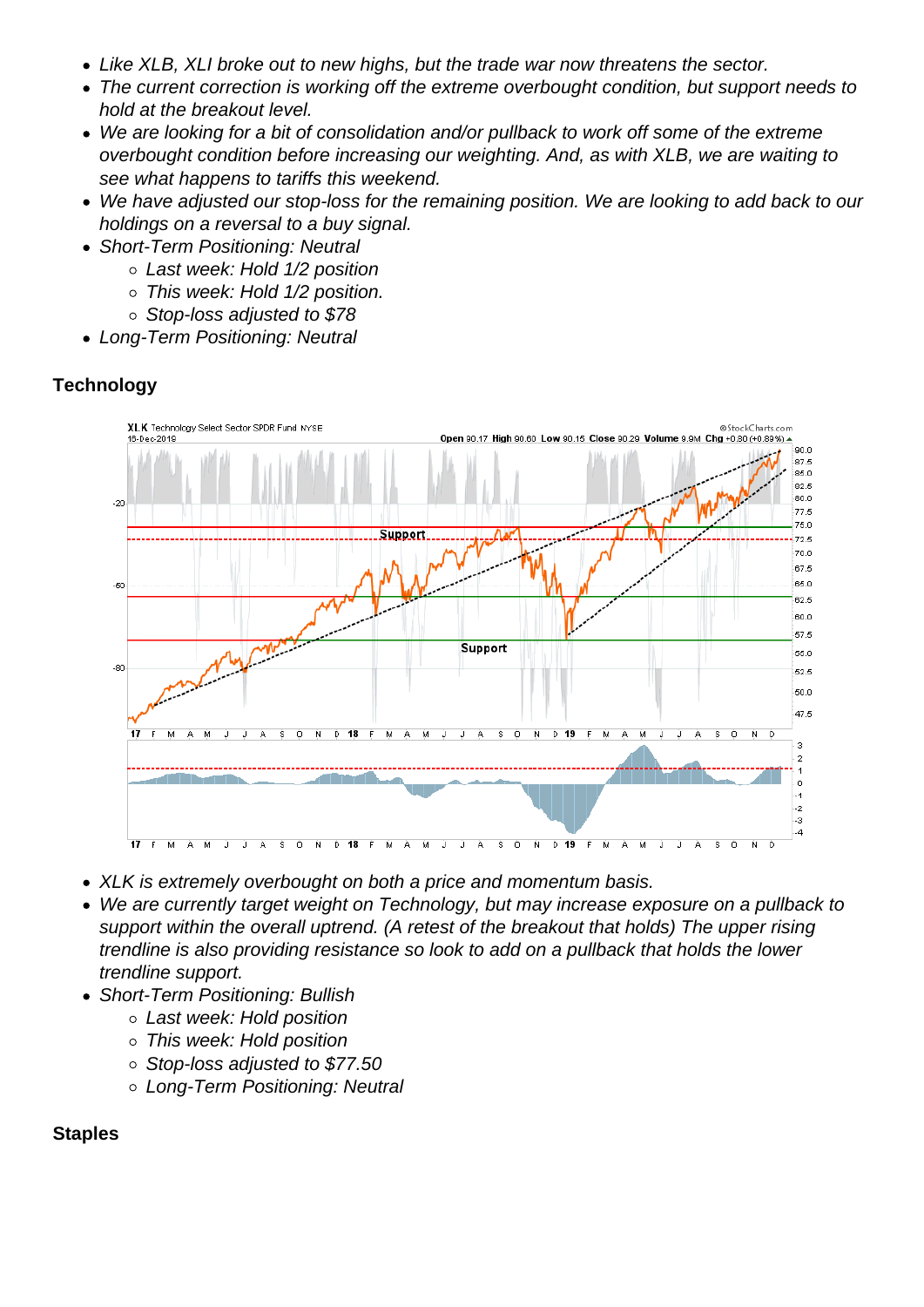- Defensive sectors have started to perform better as money is just chasing markets now.
- XLP continues to hold its very strong uptrend as has now broken out to new highs. However, XLP is back to more extreme overbought.
- Importantly, a "buy signal" has been registered. Look for pullbacks to support to add weight to portfolios.
- We previously took profits in XLP and reduced our weighting from overweight.
- Short-Term Positioning: Bullish
	- Last week: Hold positions, take profits if needed.
	- This week: Hold positions, take profits if needed.
	- o Stop-loss adjusted to \$60
	- Long-Term Positioning: Bullish

Real Estate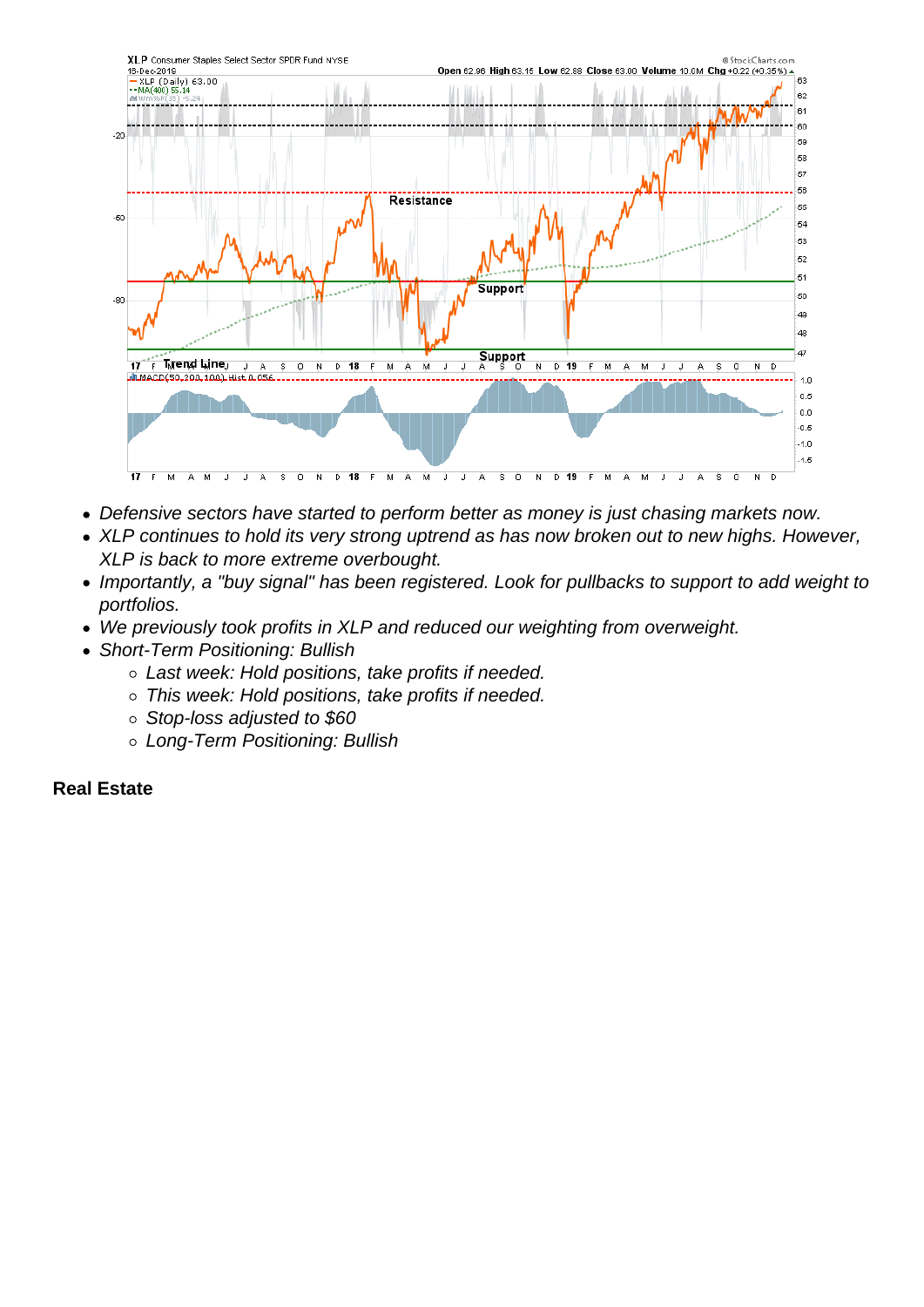- As noted last week, XLRE was consolidating its advance within a very tight pattern but broke to the downside. The subsequent rally failed to move back above previous support so the risk is to the downside currently.
- We had previously recommended taking profits and rebalancing risk as the overbought condition needed to be corrected which has now been completed.
- XLRE is now on a VERY deep "sell signal" and is very oversold. With support holding, trading positions can be added to portfolios. We are fully weighted the sector currently so there isn't any change required in our portfolios at this time.
- You can add to positions if you are underweight but maintain a stop at recent lows for new purchases.
- Short-Term Positioning: Bullish
	- Last week: Hold position.
	- This week: Hold position.
	- Stop-loss adjusted to \$36.00 for profits.
- Long-Term Positioning: Bullish

Utilities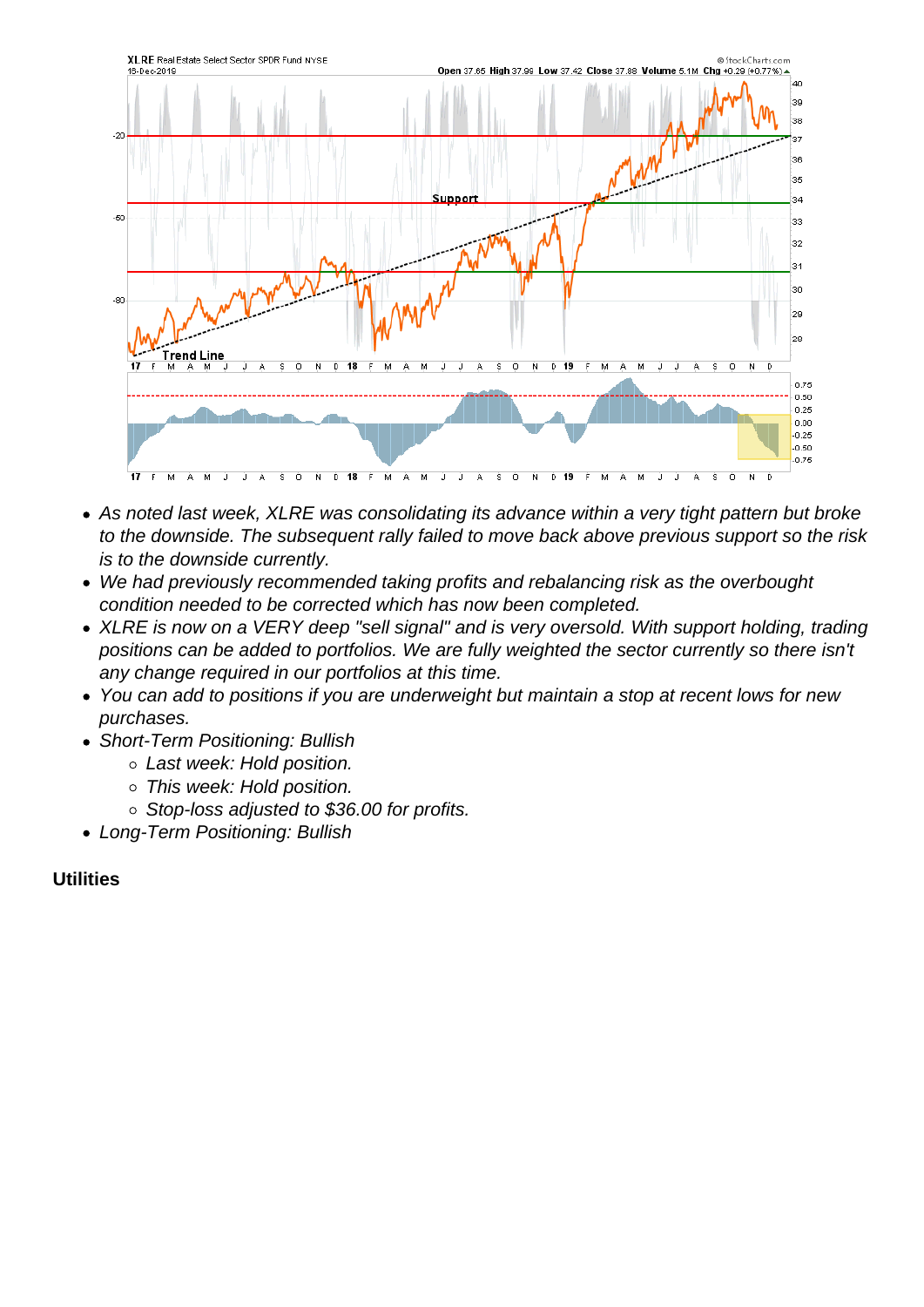- XLRE and XLU are virtually the same commentary with XLU rallying to test previous resistance but holding a very tightening support line.
- This week, XLU broke above resistance and looks to be headed back to all-time highs. If the "sell signal" is reversed, this will be bullish for XLU.
- After taking profits, we have time to be patient and wait for the right setup. That opportunity is likely approaching.
- Long-term trend line remains intact but XLU and the sell signal is now fairly deep which suggests we may see a rotation back into defensives soon.
- We are currently at full weight, so no change is required currently. However, trading positions can be added with a very tight stop.
- Short-Term Positioning: Bullish
	- Last week: Hold position.
	- This week: Hold position
	- Stop-loss adjusted to support at \$59.00
- Long-Term Positioning: Bullish

Health Care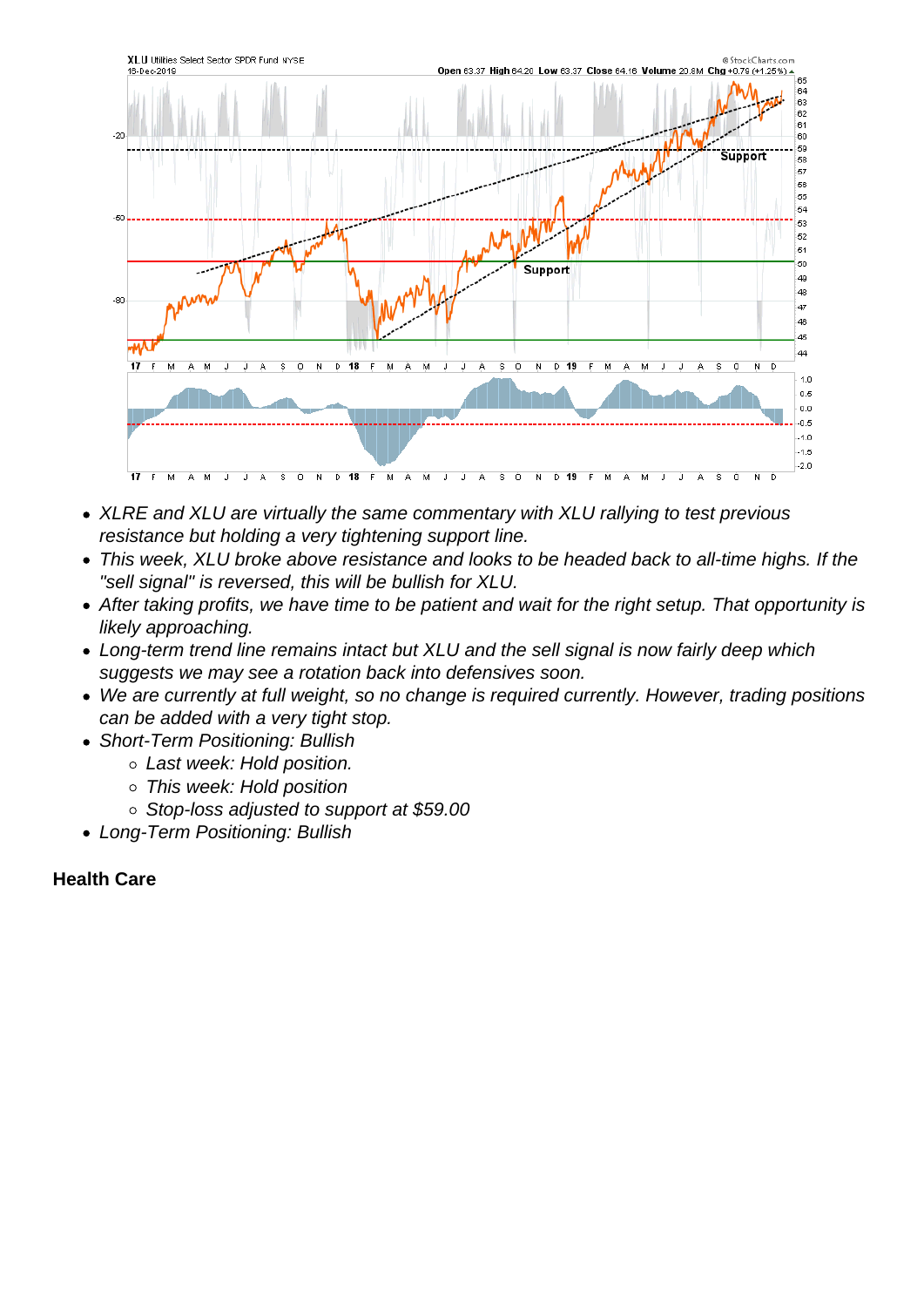- XLV has remained intact and broke out to new highs and has accelerated that advance.
- However, the rapid acceleration of the sector has taken XLV to extreme overbought conditions which will give way sooner than later. Take profits and rebalance holdings.
- The move in Healthcare has been parabolic, and the sector is too extended to add positions currently. We took profits last week and reduced our overweight to target portfolio weight for now.
- Short-Term Positioning: Neutral
	- Last week: Hold position.
	- This week: Took profits reduced overweight to target weight.
	- o Stop-loss adjusted to \$94
- Long-Term Positioning: Bullish

**Discretionary**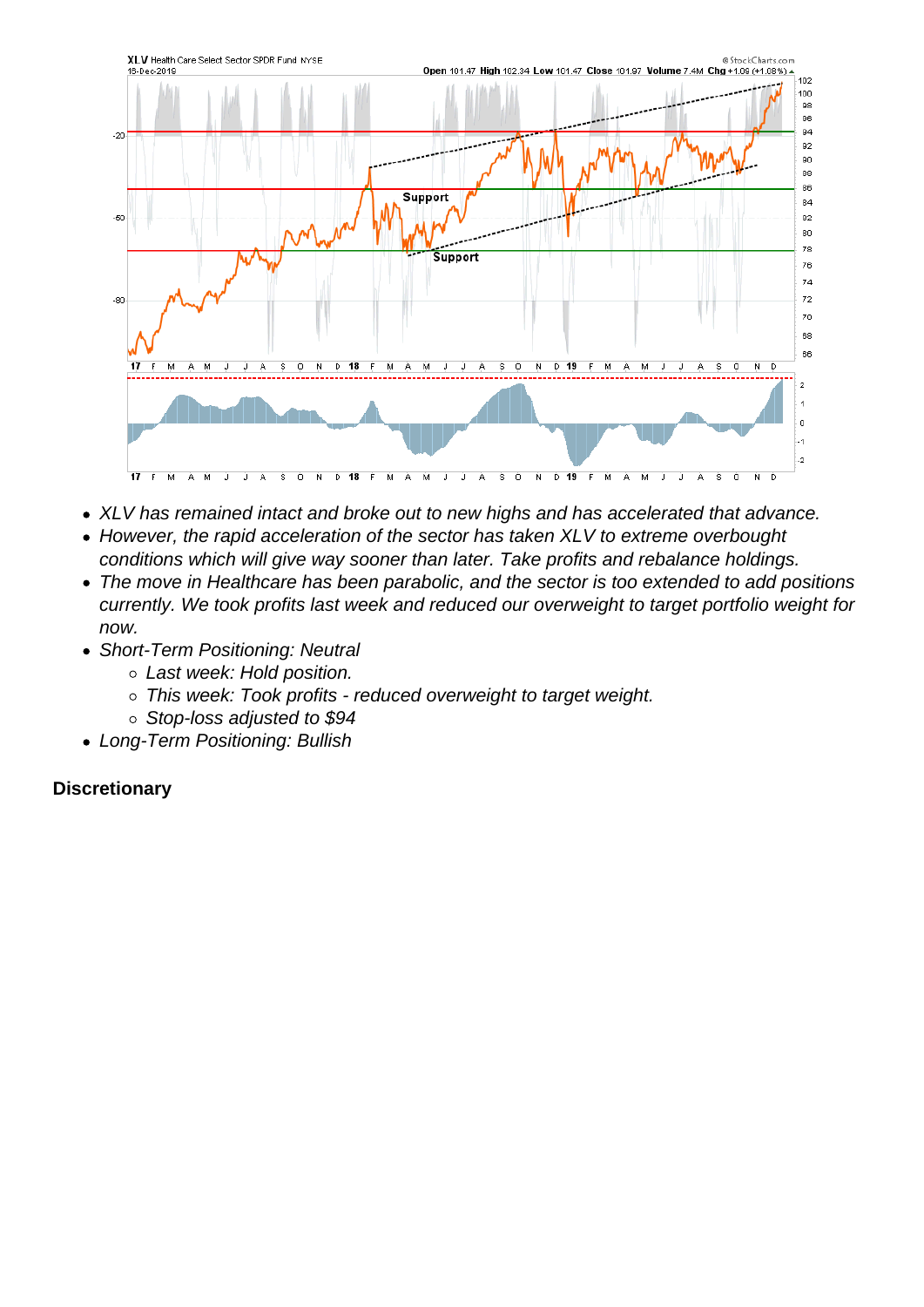- The rally in XLY has not participated as much as other sectors like Financials, Healthcare, and Technology, and has failed to break above resistance.
- We added to our holdings previously to participate with the current rally, but are carrying a tight stop on the whole position. XLY Is testing overhead resistance, and a breakout above resistance the triggers a "buy signal" will be very bullish.
- Hold current positions for now, as the Christmas Shopping Season is in full swing, but the market doesn't seem to be "buying" the strong "retial numbers" we have been told are happening. Either the sector is wrong and will catch up, or the sector is telling us the economy is weaker than it looks.
- The dismal performance relative to other sectors of the markets suggests not adding new/additional exposure currently. But a break of the consolidation pattern will determine the direction of the next move.
- Short-Term Positioning: Neutral
	- Last week: Hold position
	- This week: Hold position
	- o Stop-loss adjusted to \$115.
- Long-Term Positioning: Neutral

**Transportation**